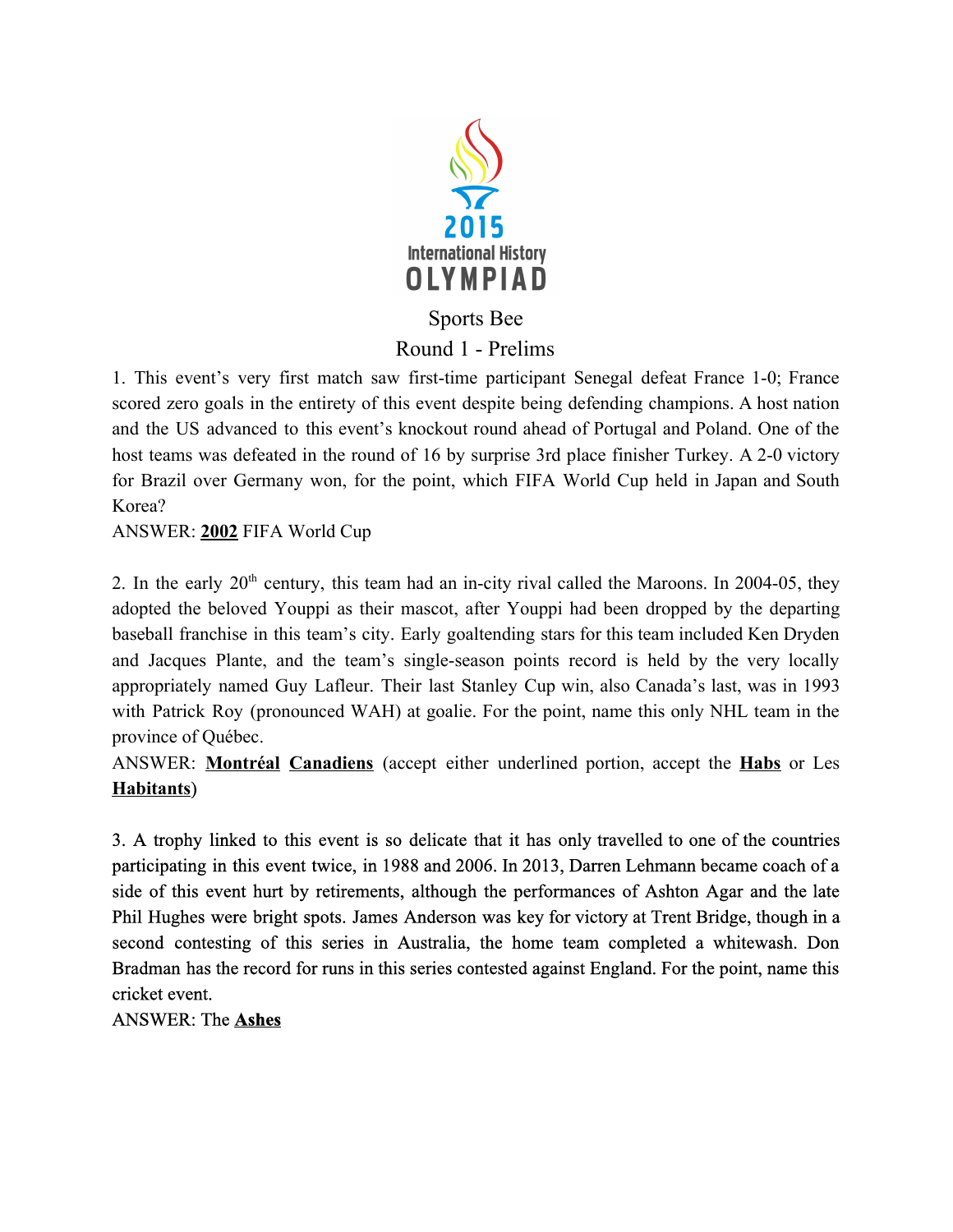4. Margaret Lambert, a resident of Queens, was disqualified from participating in the Olympics for this reason. In 1995, the Gretel Bergmann sports arena was opened in Lambert's honor in Wilmersdorf, Berlin, though Lambert was uninterested in going to Germany for the ceremony. Al Rosen and Hank Greenberg bore nicknames that identified them for this, as does Ryan Braun in modern times. Game 1 of the World Series was pitched by Don Drysdale for Sandy Koufax's being a member of a certain faith and not wanting to pitch on Yom Kippur. For the point, name this religion of Gretel Bergmann, who was not allowed to compete in the 1936 Olympics. ANSWER: **Judaism**or **being Jewish**(accept reasonable equivalents)

5. Heidi Kruger, a competitor for this country, claimed that drugs administered to her without her knowledge led to her eventually getting a sex change operation and becoming Andreas Kruger. Manfred Ewald and Dr. Lothar Kipke of this country were sentenced to two years and fifteen months for giving swimmers steroids, which led to birth defects in their children, Max Zorin, a fictional character from this country, injected steroids into horses that could be activated through microchips. Leading the way in doping, this country was very successful at athletics despite having a smaller population than its western neighbor. For the point, name this country that unified with its western neighbor in 1990.

ANSWER: **East Germany** (accept **Ostdeutschland** or **DDR** or **Deutsche Demokratische Republik**, Do not accept or prompt on just "Germany")

6. Nicolaj Jensen replaced one player for this team, who came out of retirement in early July 2015 after the disappointing play of Will Hartman. Its Challenger team, Tempest, was suspended for allowing Timokiro to substitute for Fade after a patching issue. This team's roster in another sport includes Hafu, ek0p, StrifeCro, and Kolento. Hai Du Lam currently jungles for, for the point, what North American gaming club that competes in DotA 2, CS:GO, and most prominently League of Legends, with a heavenly name. ANSWER: **Cloud 9**(or **C9**)

7. This player retired with 1,284 hits and walks combined and 1,283.2 innings pitched. He was left unprotected in the Rockies' and Marlins' expansion drafts. The last player to wear the number 42 regularly, he surrendered a Luis González single in Game 7 of the 2001 World Series, in a rare postseason loss. The 1999 World Series MVP against Atlanta, he posted a career 0.70 ERA in the postseason. For the point, name this Yankees closer and all-time career saves leader. ANSWER: Mariano **Rivera**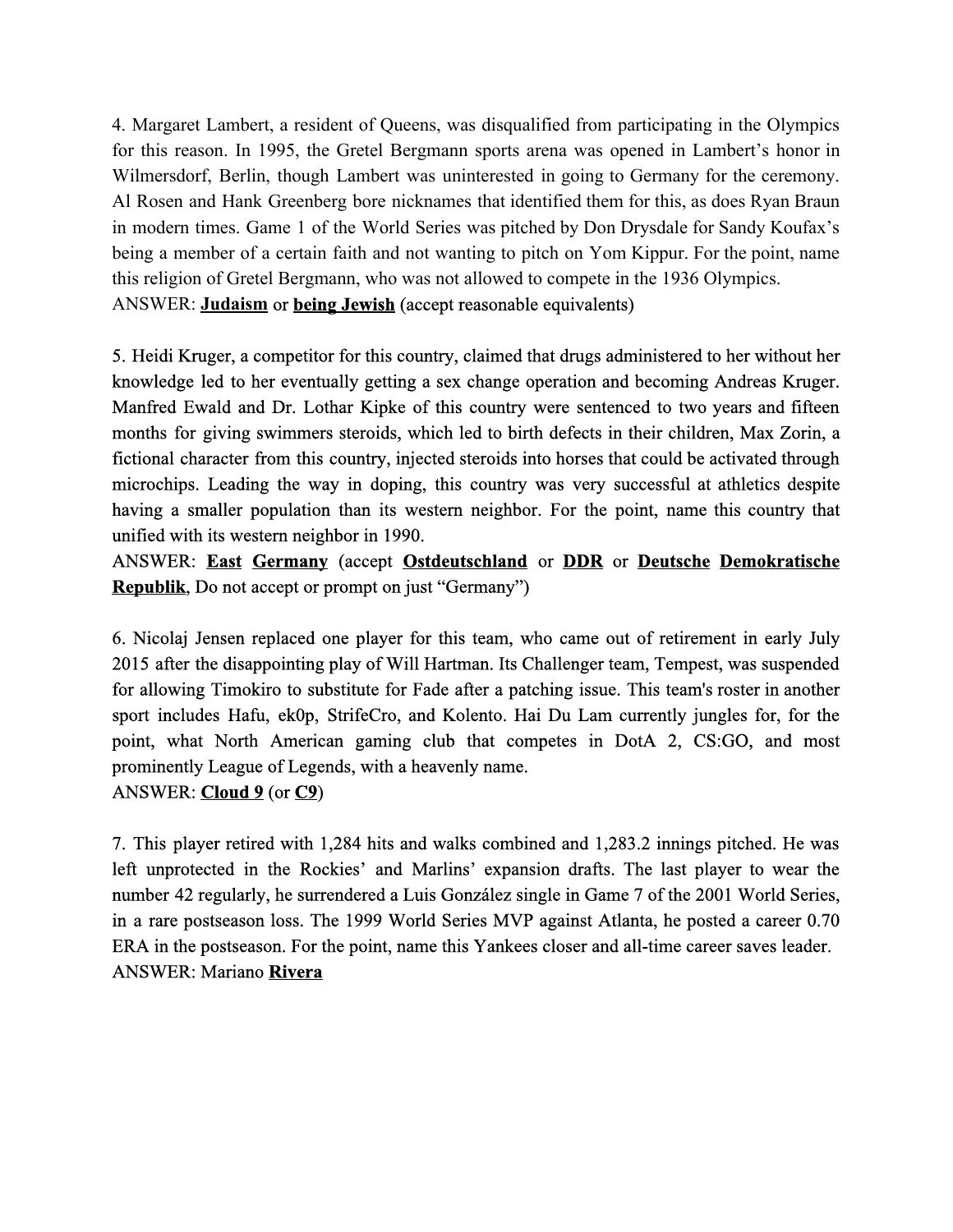8. One player from this modern-day country averaged nearly 10 points and over seven rebounds last season as a freshman at Gonzaga. That man from this modern-day country's father was referred to as "7-3 Larry Bird" by Bill Walton and played his entire NBA career with the Portland Trail Blazers. This country won bronze in its first three Olympics as an independent nation from 1992 to 2000, and its NBA players have included Jonas Valancianas, Arvydas Sabonis, and a player whose number 11 was retired by the Cleveland Cavaliers. For the point, name this Baltic country, home of Zydrunas Ilgauskas

### ANSWER: **Lithuania**

9. This nation's baseball league has been won by the Heat in 5 of its ten years, and the team representing this nation's largest city is nicknamed the Blue Sox. Phil Walsh, the coach of the Crows, was honored at a Hawthorn vs. Collingwood match of this nation's namesake game, after being stabbed recently. This nation produced the golfers Steve Elkington, Stuart Appleby, Adam Scott and Jason Day. For the point, name this native country of Ricky Ponting and Greg Norman, which hosted the 2000 Summer Olympics in Sydney.

### ANSWER: **Australia**

10. After hosting the 1964 AFC Asian Cup, this nation's soccer team advanced to its first Summer Olympics in 1968. Their only World Cup appearance came after defeating New Zealand and Australia in qualifying, as North Korea forfeited against this team. In 1958, Turkey and Sudan withdrew rather than face this team, and Indonesia offered to play this team in Indonesia, but not in this country. This team thus became the AFC championships without playing a match. FIFA decided to make this team play Wales home and away for the World Cup bid, which this team lost. Qatar has said it will allow this team to play if it qualifies, despite its citizens not being allowed to enter Qatar. For the point, name this nation whose local clubs include Beitar Jerusalem.

### ANSWER: State of **Israel**

11. A young Leo Messi drew attention for scoring using this technique in a game against Recreativo de Huelva, and in 2013, Chelsea's Eden Hazard repeatedly kicked a Swansea City ballboy after the ballboy showcased this technique on the sideline. The most famous goal of this type was scored past Peter Shilton, and in 2009, FIFA paid the Irish Football Association five million euros to drop a legal challenge about Thierry Henry's goal of this type. This technique resulted in a missed Asamoah Gyan penalty and a red card when Luis Suarez used it on his own goal line in 2010. For the point, name this technique in soccer that is notably illegal for every player except the goalkeeper.

Answer: using one's **hand** [accept **handball** or **handling** the ball; accept **holding** the ball, **grabbing** it, or anything that definitively indicates that a **hand** is being used; prompt on anything implying that a rule is being broken but not specifying how, such as "scoring illegally"]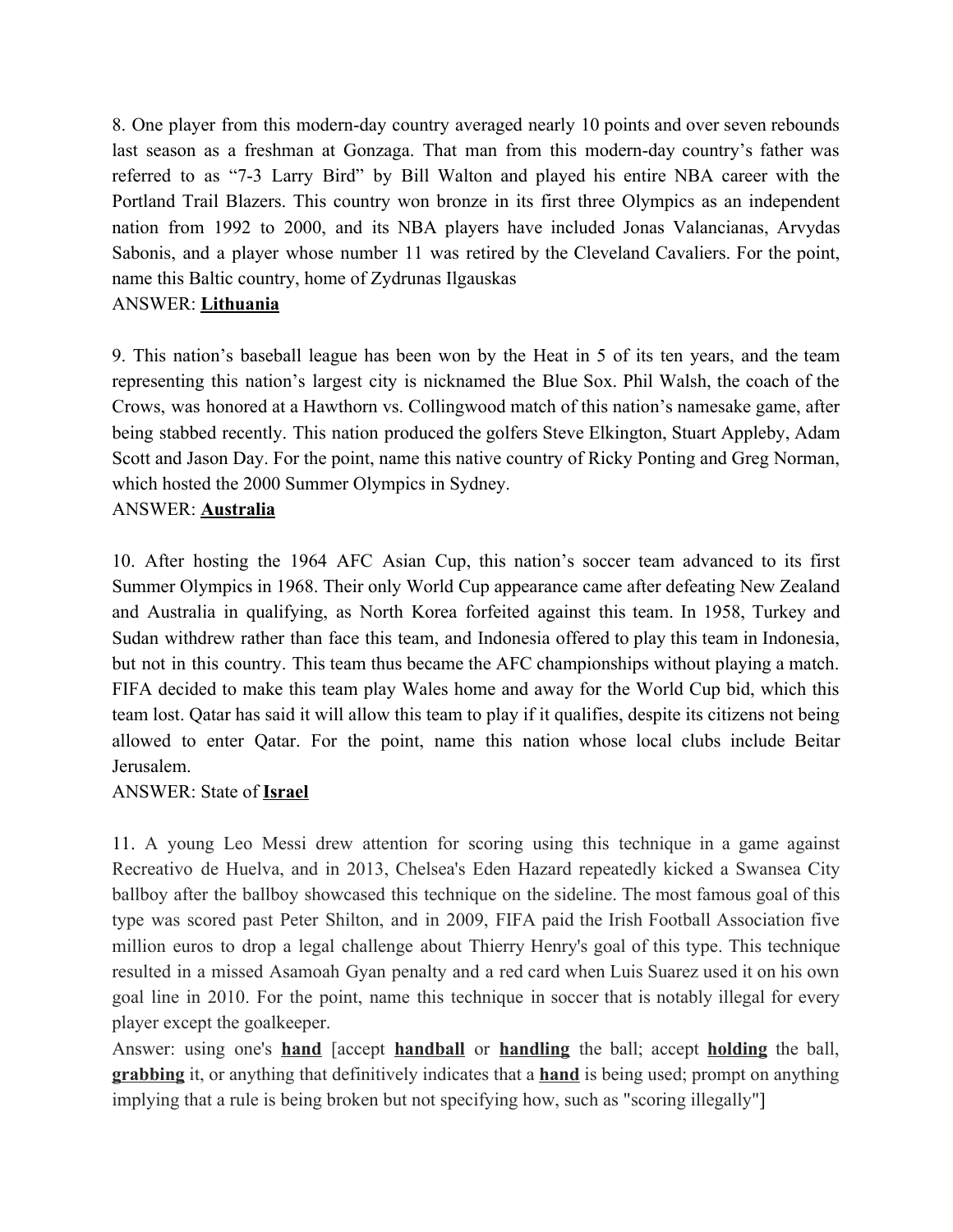12. This team scored 2 goals to Porto's 3 in the 2003 UEFA Cup final. Gordon Strachan (presumably strayhan) led this team to three league titles in his first three years. In 1970, they made the European Cup final, losing to Feyenoord. Tommy Gemmell and Steve Chalmers scored goals for manager Jock Stein in this team's victory over Inter Milan in the 1967 European Cup. In doing so, this team became the first British and Northern European side to win a European championship. This team, along with the Rangers, compose the Old Firm. For the point, name this Glasgow-based football club named for its Irish roots.

ANSWER: **Celtic**F.C.

13. Retiring in 2013 after playing his final match in Wankhede Stadium, this man dedicated his performance in a relocated 2008 series against England to recent victims of terrorism. In the 2009-2010 season, this man surpassed Charles Coventry of Zimbabwe and Saeed Anwar of Pakistan by scoring the first double century not out. He is the only cricketer to have surpassed 30,000 runs in international play. For the point, name this Indian, regarded by many as the best batsman ever.

ANSWER: Sachin **Tendulkar**

14. Austin natives Jimmy King and Ray Jackson played for this university. This university also recruited a player whose acting career involved playing President Bartlett's ex-Duke scrimmage buddy on "The West Wing" and "old man" on the 2012-2013 Miami Heat, Juwan Howard. One player to play for this university was ironically commentating a playoff game when coach David Blatt called a timeout his team didn't have. That player, Chris Webber, tried to call a timeout for this university in the 1993 NCAA final, resulting in a technical foul. For the point, name this university, where the "Fab Five" attended in Ann Arbor. ANSWER: University of **Michigan**

15. Ramon Caisple described this politician as fitting the mold of a "trapo" or "rag," as his political support comes from donations like fishing boats and water buffaloes in relatively poor Sarangani. This man's wife, Jinkee, serves as provincial vice governor, and out of dozen bills filed as a legislator, none have passed. He was praised for a speech against human trafficking in 2010, but this man's views on contraception have been viewed by many as dangerous. One law that has been passed in this man's home country is one allowing the Army to intervene if this man or his family is in danger. More famous for being a professional boxer, this man can run for Philippine president in 2022. For the point, name this man. ANSWER: Emmanuel "Manny" Dapidran **Pacquiao**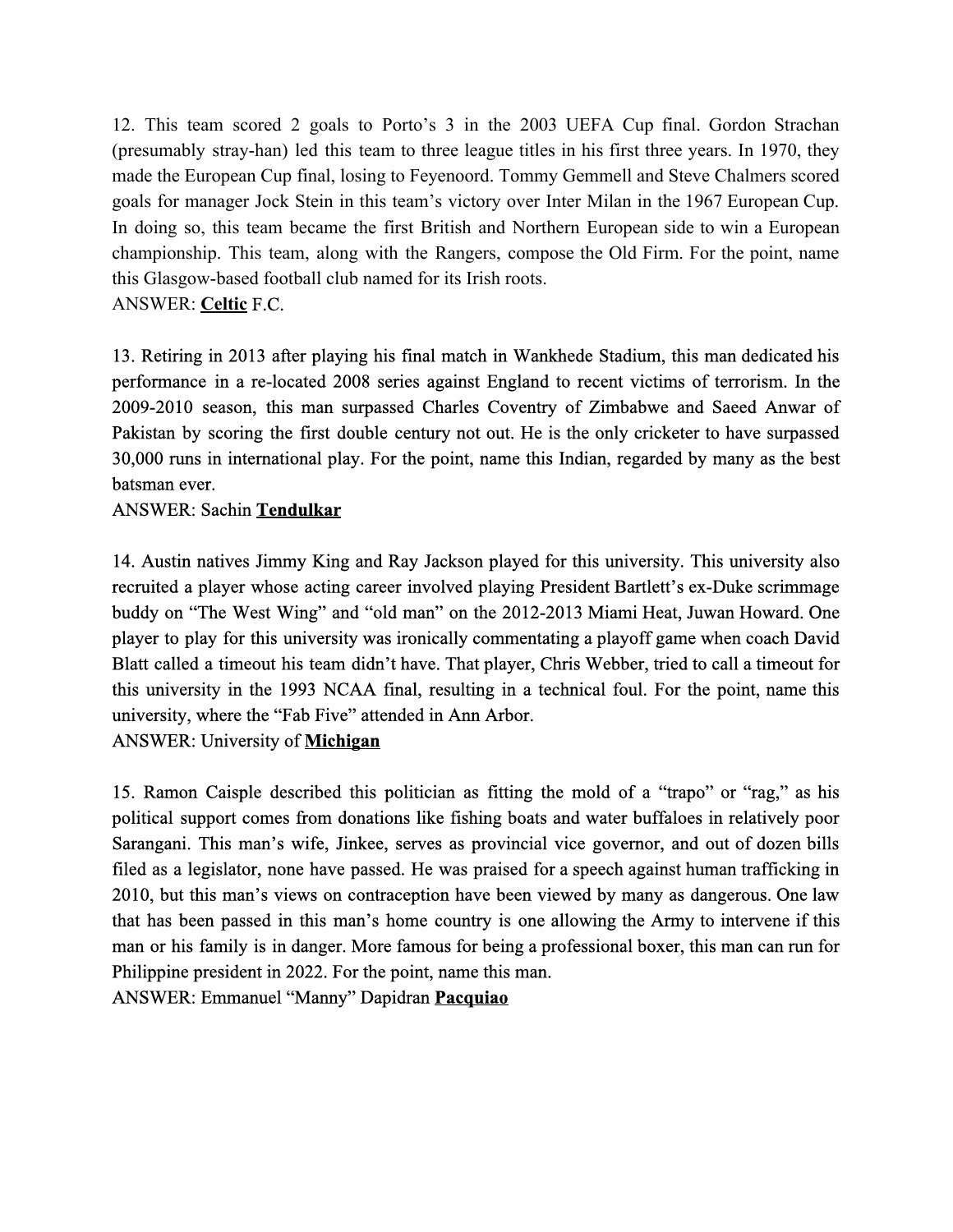16. Utrecht and Leeds have been the sites of the start of this competition in the last two years. Ottavio Bottecchia was the first Italian winner of this event. On July 25, 2007 two small bombs planted by ETA went off in Spain during this event. Bjarne Riis' admission of doping meant that the 1996 edition of this event's top 3 finishers all were guilty of doping, and Floyd Landis was an American stripped of his title for doping. Notable winners from before the era of doping at this event include Eddy Merckx, Greg LeMond, and Miguel Indurain. For the point, name this bicycle race won 7 times by Lance Armstrong.

### ANSWER: **Tour de France**

17. This sport's playing field has no set size, but always includes a long alley flanked by sloping side walls topped with flat surfaces. It can include rackets, bats, or the use of arms, but the most common rules interpretation is that players use their hips. Uluma is an adaptation of, for the point, what sporting event played by the Hero Twins against the gods of Xibalba in a story from the Popol Vuh and played by Mesoamericans three millennia ago?

ANSWER: (Mayan or Mesoamerican or similar) **ball game**(or **pitz**or **uluma**)

18. Manel Estiarte competed in six Olympic Games in this sport, losing 9-8 to Italy in extra time with Spain in the 1992 Olympics and winning gold in Atlanta with his team. Terry Schroeder was a noted American competitor in this sport. Perhaps the most famous match in this sport involved captain Dezsö (like dejà as in dejà vu) Gyarmati (jahr-maht) punching opposing players. Ervin Zádor's eyes were bleeding after a scuffle with Valentin Prokopov of the USSR in a match in this sport. That match occurred after a Soviet invasion of Hungary. For the point, the Hungarians advanced to defeat Yugoslavia in the final, 2 to 1 in what sport, an aquatic version of a sport also played on horseback.

### ANSWER: **water polo**

19. A film of this name premiered at the 2013 Sundance Film Festival and was directed by Evan Jackson Leong. This period of time reportedly ended a 48-day-long cable dispute and it was directly preceded by its central figure playing briefly for the Erie BayHawks. The subject of two consecutive *Sports Illustrated* covers, this time period began on February 4 against the Nets and featured a 38-point performance against the Lakers. This period's success, including sale of  $#17$ jerseys and frequent assists to Tyson Chandler, were unable to prevent the firing of Mike D'Antoni. For the point, name this period of fan fervor around a Taiwanese American point guard for the Knicks.

# ANSWER: **Linsanity**

20. An edited version of this film was aired on North Korean state TV in 2010, marking the tenth anniversary of diplomatic relations with the United Kingdom. The main characters in this movie get to follow in the footsteps of Steve Nash, as they win scholarships to Santa Clara University.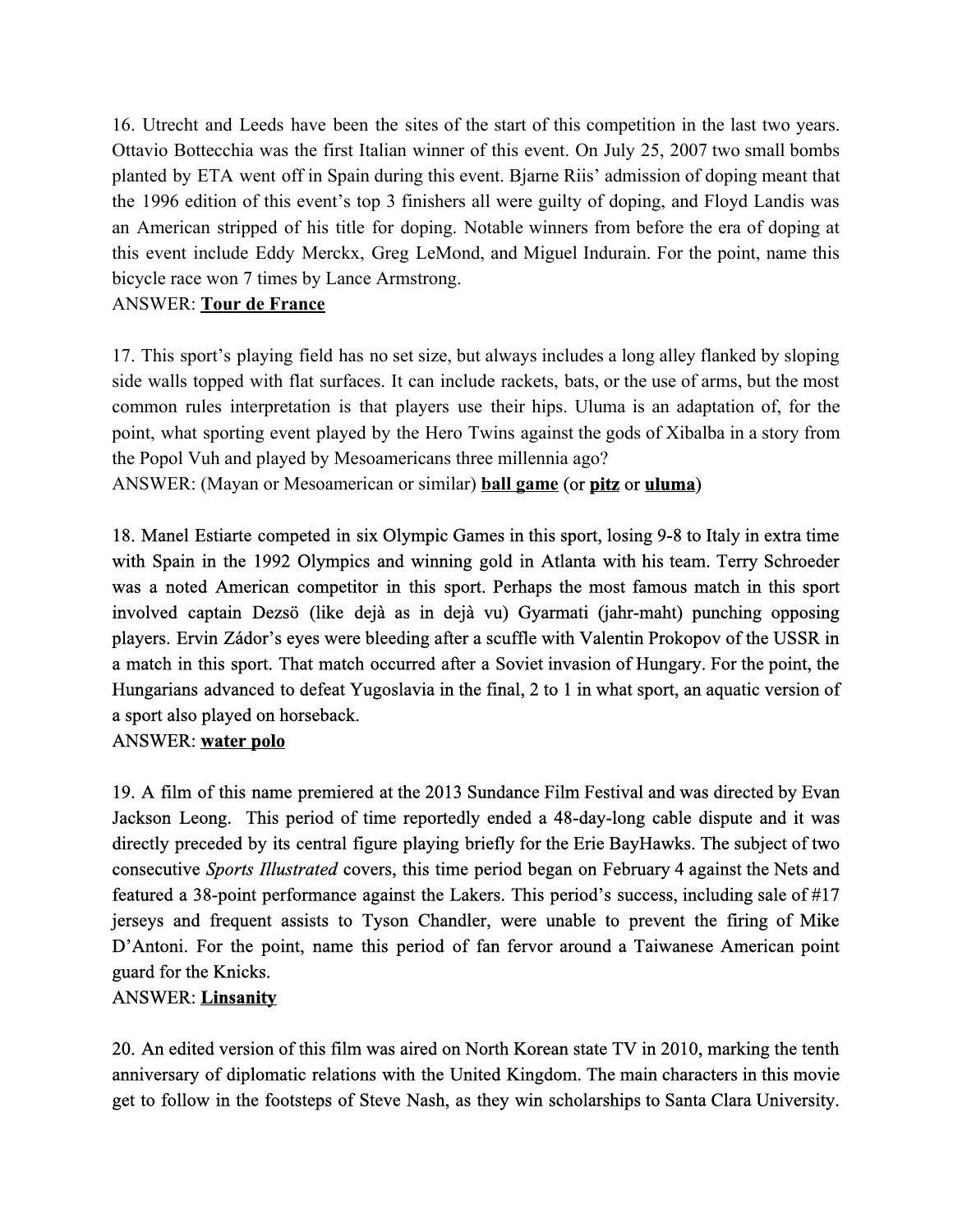Archie Panjabi of The Good Wife fame played the main character's sister. Set in Hounslow and featuring the fictional Hounslow Harriers, it starred Jonathan Rhys Meyers, Keira Knightley, and Parminder Nagra. For the point, name this story of Jess, a Punjabi English girl who loves soccer. ANSWER: **Bend It Like Beckham**

21. When referring to basketball, this word was used after the word "bruise" to describe Reggie Johnson, Mark Olberding, and Dave Corzine, a relatively obscure group of San Antonio Spurs big men. Zach LaVine and Andrew Wiggins of Minnesota have taken to calling themselves the Bounce "this," while the term Splash "this" has been applied to Stephen [stef-un] Curry and Klay Thompson of the champion Golden State Warriors. Perhaps the most famous application of this term was to Oakland A's sluggers who were known as Bash "this." For the point, name this term referring to a male sibling.

# ANSWER: **brother**s

22. Robert Riger's use of the instrumental "Cotton's Dream" paired with video of this athlete led that song to be renamed "[this person's] Theme." After 1981, she was heavily scrutinized by Soviet officials after her coaches defected to the United States. She won three gold medals in Montreal, including the all-around. Omega SA was embarrassed due to this athlete's performance on the uneven bars; their equipment was forced to show 1.00, as it only had three digits. Bela Karolyi famously coached, for the point, what Romanian gymnast who, in 1976, became the first gymnast to receive a perfect 10 in Olympic competition? ANSWER: Nadia **Comaneci**

23. This type of event recently killed one country's national volleyball team coach, Keshav Lal Shrestha, and will require the rescheduling of the Asian Weightlifting Games. This event led to further criticism for Qatar's World Cup hosting bid, as Qatar refused to allow workers from the affected country to attend funerals. Joe Torre of ESPN and Jim Palmer, Tim McCarver, and Al Michaels of ABC were reporting during one event of this type in 1989. That event happened a half hour before the schedule start time of Game 3 of the World Series at Candlestick Park. For the point, name this type of natural disaster that delayed the 1989 World Series for ten days. ANSWER: **earthquake**

24. As an amateur this man lost to Henry Tillman, the winner of gold at the Los Angeles Olympics, twice. One famous quote attributed to this man is "I guess I'm going to fade into Bolivian," which he did not. Released after three years in prison, he returned to fight such lightweights as Peter McNeeley and Buster Mathis, Jr. before defending his WBA title against Evander Holyfield. For the point, name this tattooed boxer who bit off Evander Holyfield's ear. ANSWER: Michael Gerard "Mike" **Tyson**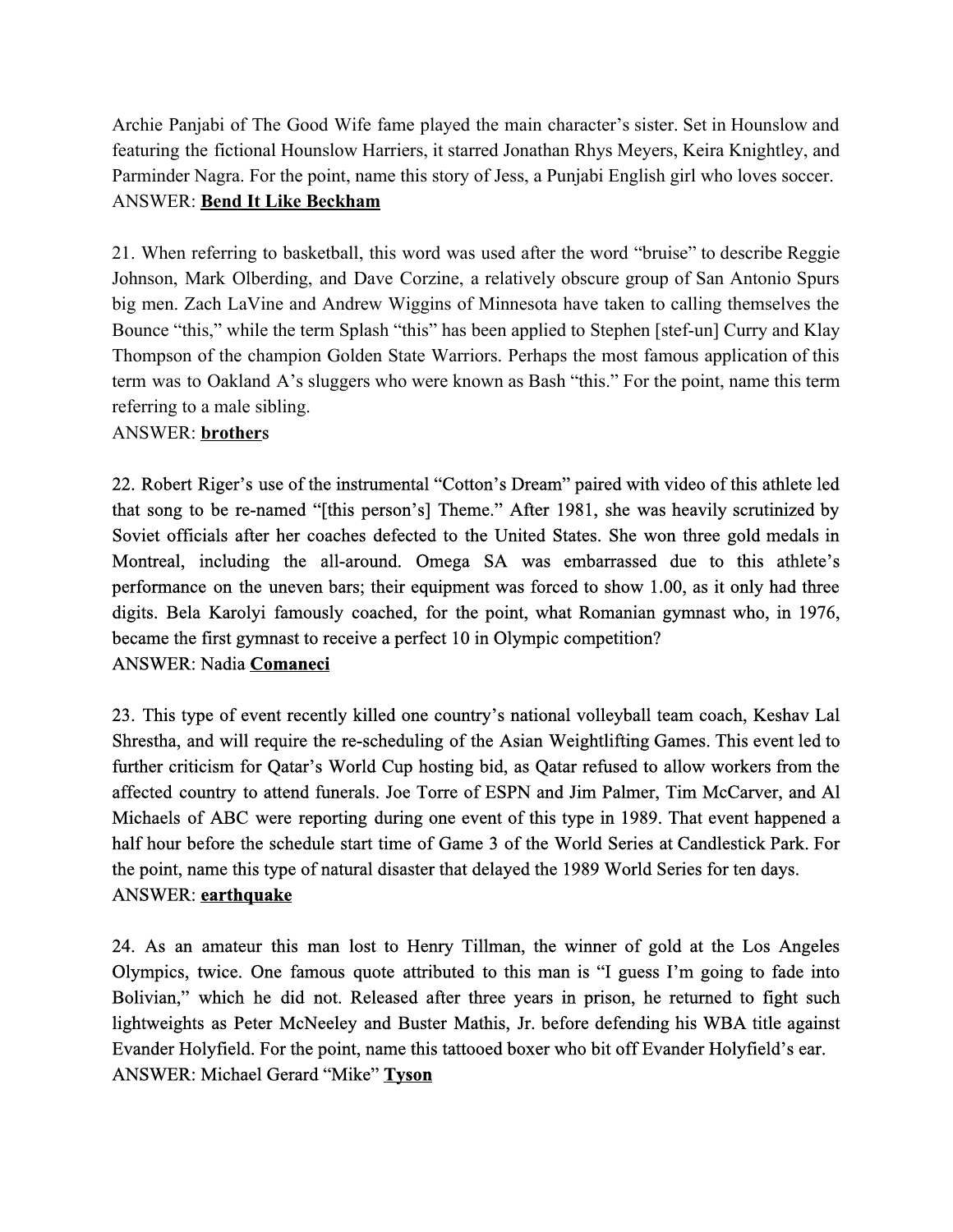25. At Bill Shankly's debut as manager for this club, it was in the Second Division. In 1972, a final game victory against Arsenal would have given this team the league title over upstart Derby (dahrbee) County, a season portrayed in detail in the film *The Damned United*. Bob Paisley signed Kenny Dalglish, who would score the winning goal in the 1978 European Cup. In the 1980's, this team became associated with tragedy, as in 1989, 96 people lost their lives in the Hillsborough disaster. The Heysel stadium disaster resulted in the deaths of 39 Juventus supporters and a ban for all English football sides for 5 years. For the point, name this team which rebounded to win a classic 2005 Champions' League final against AC Milan. ANSWER: **Liverpool**FC

26. The last one of these in the 1970's was a Salute to the Caribbean sponsored by Carnival Cruises featuring a band from Dominica. One of these held in Minnesota featured skater Dorothy Hamill, while the 1991 edition of this event was crucial, as it featured popular boy band New Kids on the Block. In 1993, performances of "Billie Jean" and "Black or White" by Michael Jackson boosted ratings of this event, and thirteen years later, this event, though also featuring Kid Rock, controversially displayed too much of Janet Jackson. In 2015 Katy Perry headlined, for the point, what event that separates the the 2nd and 3rd quarters of the NFL Championship game?

### ANSWER: **Super Bowl halftime show**

27. This right fielder impressively threw out Terrence Long at third base in his eighth career MLB game. This player joined Fred Lynn as the only players to win Rookie of the Year and AL MVP in the same season, leading his team to a record-tying 116 wins in 2001; that season came after accruing 1,278 hits for the Orix Blue Wave. The MLB record for hits in a season is held by, for the point, what longtime Seattle Mariner, who has by far the most Wins Above Replacement of any MLB player from Japan?

### ANSWER: **Ichiro Suzuki**(accept either name)

28. Dan Fegan was not able to enter this building, and one player jokingly claimed to have left a vacation in Hawaii to come to this place. One person hinted at his travel to this building by tweeting a plane emoji and Chris Broussard erroneously reported that this place was in Dallas and that one man was "beside himself" trying to find where this place was on the night of July 9<sup>th</sup>. Adrian Wojnarowski tweeted about a card game that could have included Steve Ballmer and Chris Paul in this house while Chandler Parsons and Mark Cuban could not get in. For the point, name this Houston domicile, the site of the conclusion of a 2015 NBA free agency dispute. ANSWER: DeAndre **Jordan**'s **house**(accept equivalents for house)